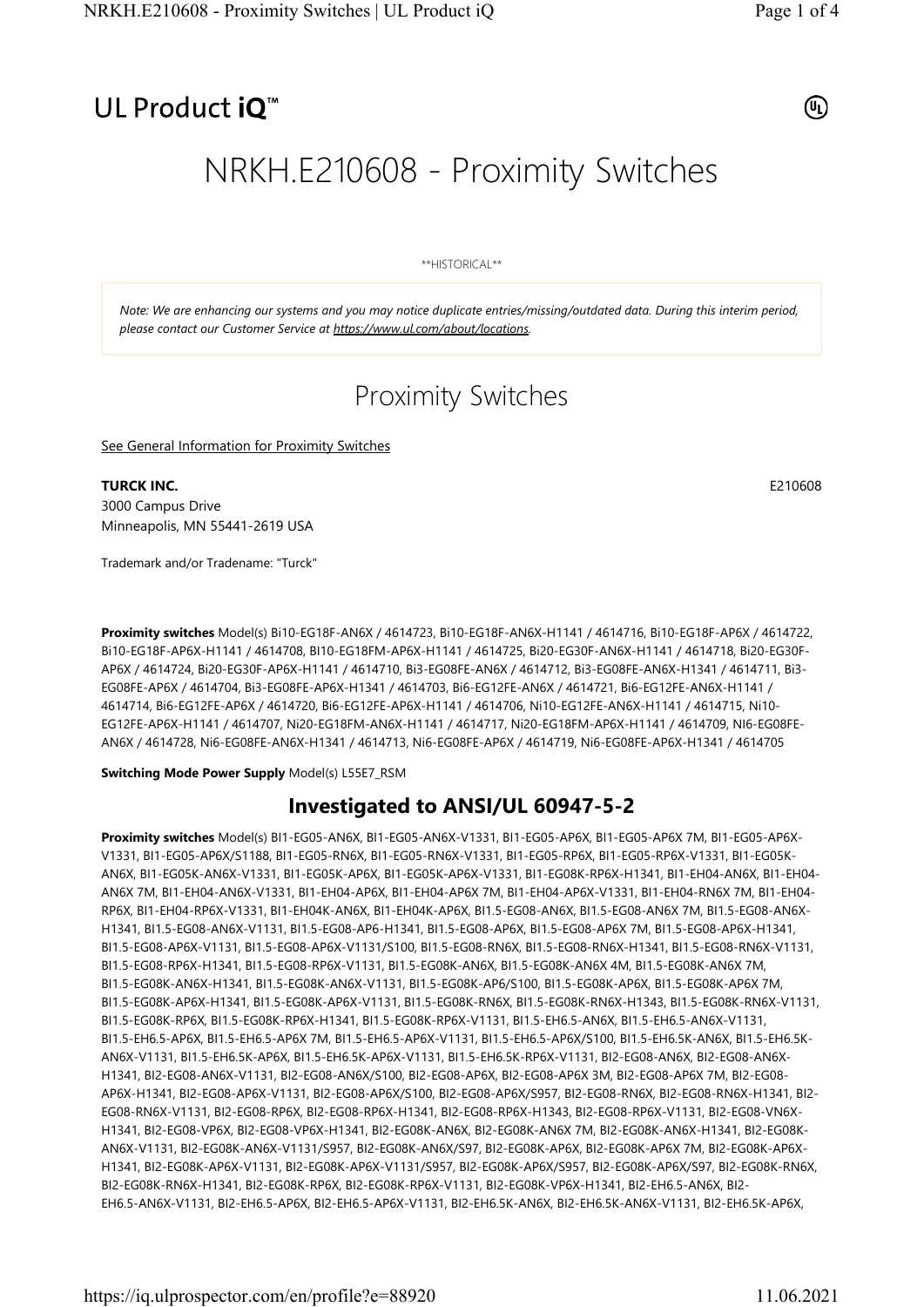BI2-EH6.5K-AP6X 5M, BI2-EH6.5K-AP6X-V1131, BI2-EH6.5K-RP6X, Bi7-Q08F-AN6X / 1608914, Bi7-Q08F-AP6X / 1608916, BI7- Q08F-RN6X / 1608915, NI3-EG08-AP6X, NI3-EG08-AP6X-H1341, NI3-EG08-AP6X-V1131, NI3-EG08-RP6X, NI3-EG08-RP6X-V1131, NI3-EG08K-AN6X, NI3-EG08K-AN6X-H1341, NI3-EG08K-AN6X-V1131, NI3-EG08K-AP6X, NI3-EG08K-AP6X-H1341, NI3- EG08K-AP6X-V1131, NI3-EG08K-RP6X-V1131, NI3-EH6.5-AN6X, NI3-EH6.5-AN6X-V1131, NI3-EH6.5-AP6X, NI3-EH6.5-AP6X-V1131, NI3-EH6.5K-AN6X, NI3-EH6.5K-AN6X-V1131, NI3-EH6.5K-AP6X, NI3-EH6.5K-AP6X-V1131

Model(s) RU10L-M08-UN8X-V1141, RU10L-M08-UP8X-V1141, RU10U-M08-UN8X-V1141, RU10U-M08-UP8X-V1141, RU20L-Q12S-UN8X-V1141, RU20L-Q12S-UP8X-V1141, RU20U-Q12S-UN8X-V1141, RU20U-Q12S-UP8X-V1141, RU40L-Q12S-UN8X-V1141, RU40L-Q12S-UP8X-V1141, RU40U-Q12S-UN8X-V1141, RU40U-Q12S-UP8X-V1141

## Investigated to ANSI/UL 60947-1, ANSI/UL 60947-5-2

Enclosed Proximity Switches, Class 2 Model(s) Bi12-M30-2APS8X2-H1141, BI4-M12-2APS8X2, Bi4-M12-2APS8X2-H1141, Bi8- M18-2APS8X2-H1141, NI15-M30-2APS8X2-H1141

## Investigated to ANSI/UL 508

Flow sensors Model(s) FCI\*, FCS\*, FTCI\*, FTCS\*, TC01\*

### Inductive angular position sensors/switches Model(s) RIXXXPX(b)

RIXXXPX-DSU35, where X is a numerical character, may be followed by multiple alpha-numeric characters, may be followed by /S or /CS and a 2 to 5 digit number, may be followed by / followed by 3, followed by G or D or GD.

Inductive linear position sensors/switches Model(s) LIXXXPX-QXXLMX, where X is a numerical character, may be followed by E, followed by multiple alpha-numeric characters, may be followed by /S or /CS and a 2 to 5 digit number, may be followed by / followed by 3, followed by G or D or GD.

Proximity sensors Model(s) B or N, followed by I or i, followed by a space or dash, followed by up to 3 numbers, may be followed by U, followed by a space or dash, followed by EG, EM, G, M, S, GT, or Q, followed by 12, 18, 30 or Q08, may be followed by E, K, M, SK, or SR, followed by -A, -R, or -V, followed by N or P, followed by 6 or 7, may be followed by X or X2, may be followed by -H1, B1, B2, B3, V1, followed by 1, 3 or 4, followed by 3, 4 or 5, may be followed by a two digit number.

B or N, followed by I or i, followed by a space or dash, followed by up to 3 numbers, may be followed by U, followed by a space or dash, followed by EG, EM, G, M, S, GT, or Q, followed by 12, 18, 30 or Q08, may be followed by E, K, M, SK, or SR, followed by -A, -R, or -V, followed by N or P, followed by 6 or 7, may be followed by X or X2, may be followed by -Xm where X = number representing cable length in meters, may be followed by /S or /CS followed by 2 to 5 digits.

KM51105595V000, KM51105595V001, KM51133172V000, KM51133172V001

#### Proximity switches Model(s) 025165, 726744

B or N, followed by C or CF, followed by a 1 or 2 digit number, followed by M, K, KT, P, PT, S, S185, Q or CP, followed by a 1 or 2 digit number, may be followed by SR, followed by A, R or V, followed by N or P, followed by 4, may be followed by X, may be followed by 2, may be followed by -H1, B1, B2, B3, V1, followed by 1, 3 or 4, followed by 3, 4 or 5, may be followed by a two digit number. May be followed by /S or /CS followed by 2 to 5 digits.

B or N, followed by C or CF, followed by a 1 or 2 digit number, followed by M, K, KT, P, PT, S, S185, Q or CP, followed by a 1 or 2 digit number, may be followed by SR, followed by A, R or V, followed by N or P, followed by 4, may be followed by X, may be followed by 2, may be followed by -Xm where X = number representing cable length in meters, may be followed by /S or /CS followed by 2 to 5 digits.

B or N, followed by C, followed by a 1 or 2 digit number, followed by M or S or K or Q, followed by 18, 20, 30 or 34, may be followed by K, followed by A, R, or V, followed by Z, followed by 3, may be followed by X or X2, may be followed by #m or -#m, where # is any 1 or 2 digit number, may be followed by any alphanumeric code, may be followed by /S or /CS and a 2 to 5 digit number.

B or N, followed by C, followed by a 1 or 2 digit number, followed by M or S or K or Q, followed by 18, 20, 30 or 34, may be followed by K, followed by A, R, or V, followed by Z, followed by 3, may be followed by X or X2, may be followed by Blank, H1, B1, B2 or B3, followed by 1, 3 or 4, followed by a single number, followed by 3, 4 or 5, may be followed by additional 2 digit number, may be followed by /S or /CS and a 2 to 5 digit number

B or N, followed by I or i followed by a blank, followed by a 1 or 2 digit number, followed by EG, EM, G, H, K, P, M, S or GT, followed by 12, 18 or 30, may be followed by E, H, K, M, T, SK or SR, followed by A, R, or V, followed by D, N, P, Z or DZ, followed by 3, 4, 30, 31, 32, or 33, may be followed by X or X2, may be followed by #m or -#m, where # is any 1 or 2 digit number, may be followed by any alphanumeric code, may be followed by /S or /CS and a 2 to 5 digit number.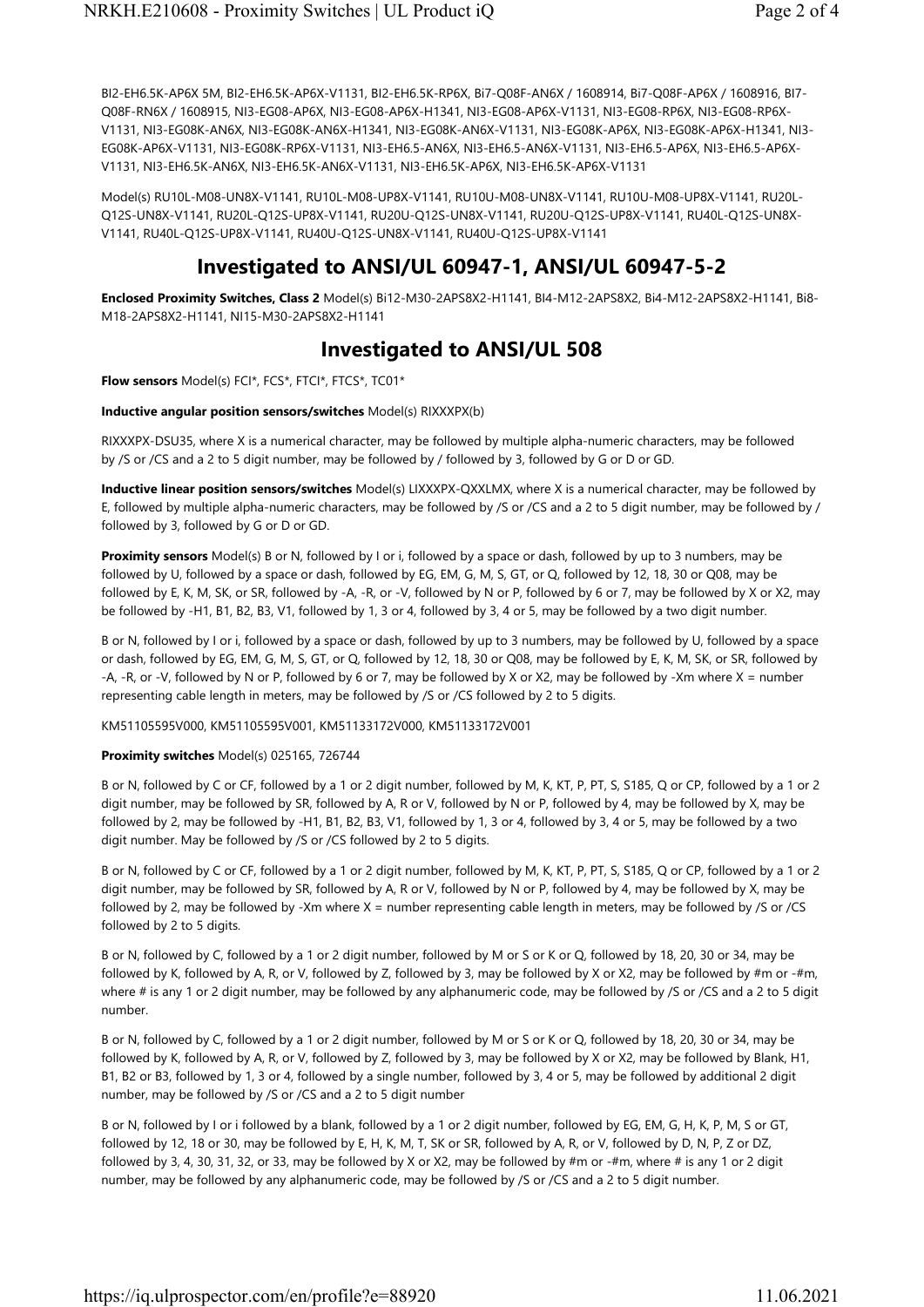B or N, followed by I or i, followed by a blank, followed by a 1 or 2 digit number, followed by EG, EM, G, H, K, P, M, S or GT, followed by 12, 18 or 30, may be followed by E, H, K, M, T, SK or SR, followed by A, R, or V, followed by D, N, P, Z or DZ, followed by 3, 4, 30, 31, 32, or 33, may be followed by X or X2, may be followed by Blank, H1, B1, B2 or B3, followed by 1, 3 or 4, followed by a single number, followed by 3, 4 or 5, may be followed by additional 2 digit number, may be followed by /S or /CS and a 2 to 5 digit number.

BI 4-G12-AP4X/S723/CS10943, NI 8-G12-AP4X/CS10173, NI 8-G12-AP4X/S1608, NI 8-G12-AP4X/S723/CS10173, NI 8-G12- AP4X/S723/S1608, NI14-G18-AP4X/CS10146, NI14-G18-AP4X/CS10187, NI14-G18-AP4X/S1706, NI14-G18-AP4X/S1707

Proximity switches, accessories Model(s) Female cable assemblies

Proximity switches, transceivers Model(s) TB or TN, followed by 21 characters maximum.

Turck linear position sensors Model(s) KM51105595V001, KM51133172V000, KM51133172V000/A, KM51133172V001, KM51133172V001/A

Li, followed by a number 100 to 4000, followed by P0, P1, P2 or P3, followed by Q25L, followed by M0, M1, M2 or M4, followed by E, followed by LiUPN8, followed by X3, followed by H1, followed by 1, followed by 5, followed by 1.

Li, followed by a number 100 to 4000, followed by P0, P1, P2 or P3, followed by Q25L, followed by M0, M1, M2 or M4, followed by LiU5, followed by X3, followed by H1, followed by 1, followed by 5, followed by 1.

Li, followed by a number 100, 200, 300, 400, 500, 600, 700, 800, 900 or 1 to 4000, followed by P0, P1, P2 or P3, followed by Q25L, followed by M0, M1, M2 or M4, followed by E, followed by S, followed by G or B, followed by 24, 25, or 26, followed by X3, followed by H1, followed by 1, followed by 8, followed by 1.

Turck magnetic field sensors Model(s) WIM40-Q20L60-LIU5-H1141, WIM40-Q20L60-LIU5-H1141/S400, WIM70-Q20L100- LIU5-H1141

Turck magnetic linear position sensors Model(s) WIM, followed by 10, 15, 20, 25, 30, 35, 40, 45, 50, 55, 60, 65, 70, 75, 80, 85, 90, 95, 100, 105, 110, 115, 120, 125, 130, 135, 140, 145, 150, 155, 160, 165, 170, 175, 180, 185, 190, 195, 200, 205, 210, 215, 220, 225, 230, 235, 240, 245, 250, 255, 260, 265, 270, 275, 280, 285, 290, 295 or 300, followed by Q25L, followed by LiU5 or Li5, followed by blank, X2, X3 or X4, followed by H1, followed by 1, followed by 4, followed by 1, may be followed by /S or /CS and a 2 to 5 digit number.

WIM45-UNTL-0.3-BIM-UNT-LUAP6X4-H1141, WIM45-UNTL-LiU5X2-0.3-PSG 4M, WIM45-UNTL-LiU5X2-0.3-RS 4

Turck proximity sensors Model(s) B, N or S, followed by I, i , C, CC, CT or IM, may be followed by up to 3 digits, may be followed by U, NF, R, F, S or T, followed by a series of 2 to 8 alpha or numeric characters, may be additionally followed by x.x-BDS, x.x-BCM, x.x-BS, x.xM-BDS, x.xM-BCM, x.xM-BS, x.x/x.x-BDS, x.x/x.x-BCM, x.x/x.x-BS, x.x/x.xM-BDS, x.x/x.xM-BCM, or x.x/x.xM-BS, may be followed by 2, followed by A, DA, R, V or U, followed by D, DZ, G, LF, LI(LU), LIU, IOL, N, P, R or SIU, followed by 5, 6, 7, 8, 61, 86, LI, LU or LIU, may be followed by X, may be followed by T, may be followed by a number, may be followed by /S or /CS and a 2 to 5 digit number.

B, N or S, followed by I, i, C, CC, CT or IM, may be followed by up to 3 digits, may be followed by U, NF, R, F, S or T, followed by a series of 2 to 8 alpha or numeric characters, may be additionally followed by x.x-BDS, x.x-BCM, x.x-BS, x.xM-BDS, x.xM-BCM, x.xM-BS, x.x/x.x-BDS, x.x/x.x-BCM, x.x/x.x-BS, x.x/x.xM-BDS, x.x/x.xM-BCM, or x.x/x.xM-BS, may be followed by 2, followed by A, DA, R, V or U, followed by D, DZ, G, LF, LI(LU), LIU, IOL, N, P, R or SIU, followed by 5, 6, 7, 8, 61, 86, LI, LU or LIU, may be followed by X, may be followed by T, may be followed by a number, may be followed by H1, B1, B2, B3, or V1, may be followed by /S or /CS and a 2 to 5 digit number.

#### KM51105595V000

#### Ultrasonic proximity switches Model(s) RU(a)

(a) - followed by a two or three digit number up to 600, followed by U, E,R, or L, followed by -, may be followed by E, followed by M, MT or S, followed by 12, 18 or 30, followed by E or M, may be followed by S, or followed by CK40 or CP40 followed by -, may be followed by a single digit two or higher, followed by A, R, U, LFX, LIU#, LU#, LI# where # may be a single digit, followed by NP, PN, N, or P, followed by 5, 6, or 8, may be followed by X or X2, followed by -, may be followed by blank or xM or H1, followed by 1, followed by a single digit number up to 5, followed by 1, may be followed by /S and 2 to 5 digit numbers, may be followed by / followed by 3, followed by G or D or GD.

(b) - may be followed by E, followed by QRXX, may be followed by MX, where X is a numerical character, may be followed by blank or H11, may be followed by two digits, may be followed by fifteen digits, may be followed by /S or /CS and a 2 to 5 digit number, may be followed by / followed by 3, followed by G or D or GD.

\* - May be followed by additional alphanumeric suffixes.